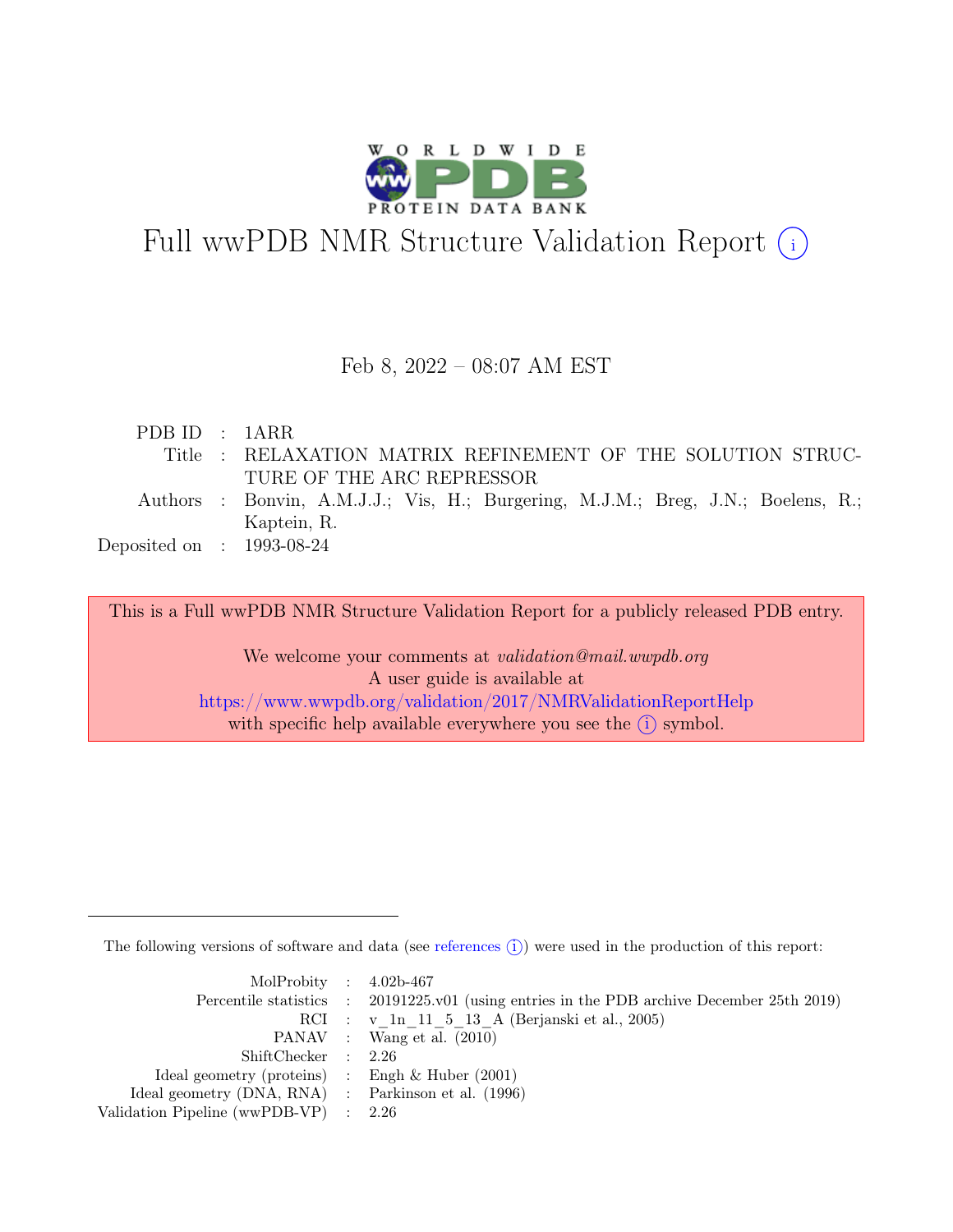## 1 Overall quality at a glance  $(i)$

The following experimental techniques were used to determine the structure: SOLUTION NMR

The overall completeness of chemical shifts assignment was not calculated.

There are no overall percentile quality scores available for this entry.

The table below summarises the geometric issues observed across the polymeric chains and their fit to the experimental data. The red, orange, yellow and green segments indicate the fraction of residues that contain outliers for  $\geq$ =3, 2, 1 and 0 types of geometric quality criteria. A cyan segment indicates the fraction of residues that are not part of the well-defined cores, and a grey segment represents the fraction of residues that are not modelled. The numeric value for each fraction is indicated below the corresponding segment, with a dot representing fractions  $\epsilon = 5\%$ 

| Mol | $\vert$ Chain $\vert$ Length $\vert$ | Quality of chain |
|-----|--------------------------------------|------------------|
|     | 53                                   | 100%             |
|     | 52<br>ಀಀ                             | 100%             |

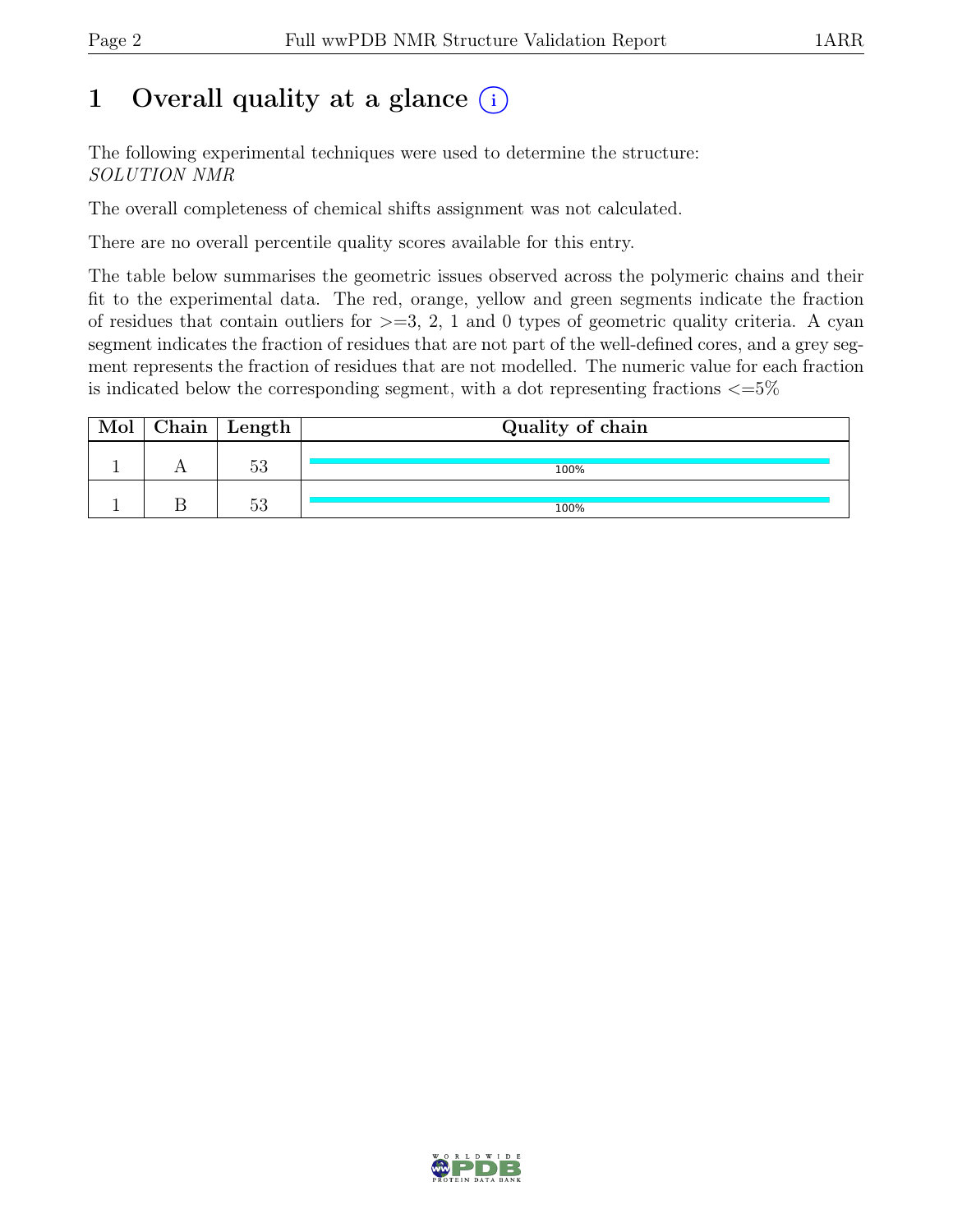## 2 Ensemble composition and analysis  $(i)$

This entry contains 1 models. Identification of well-defined residues and clustering analysis are not possible.

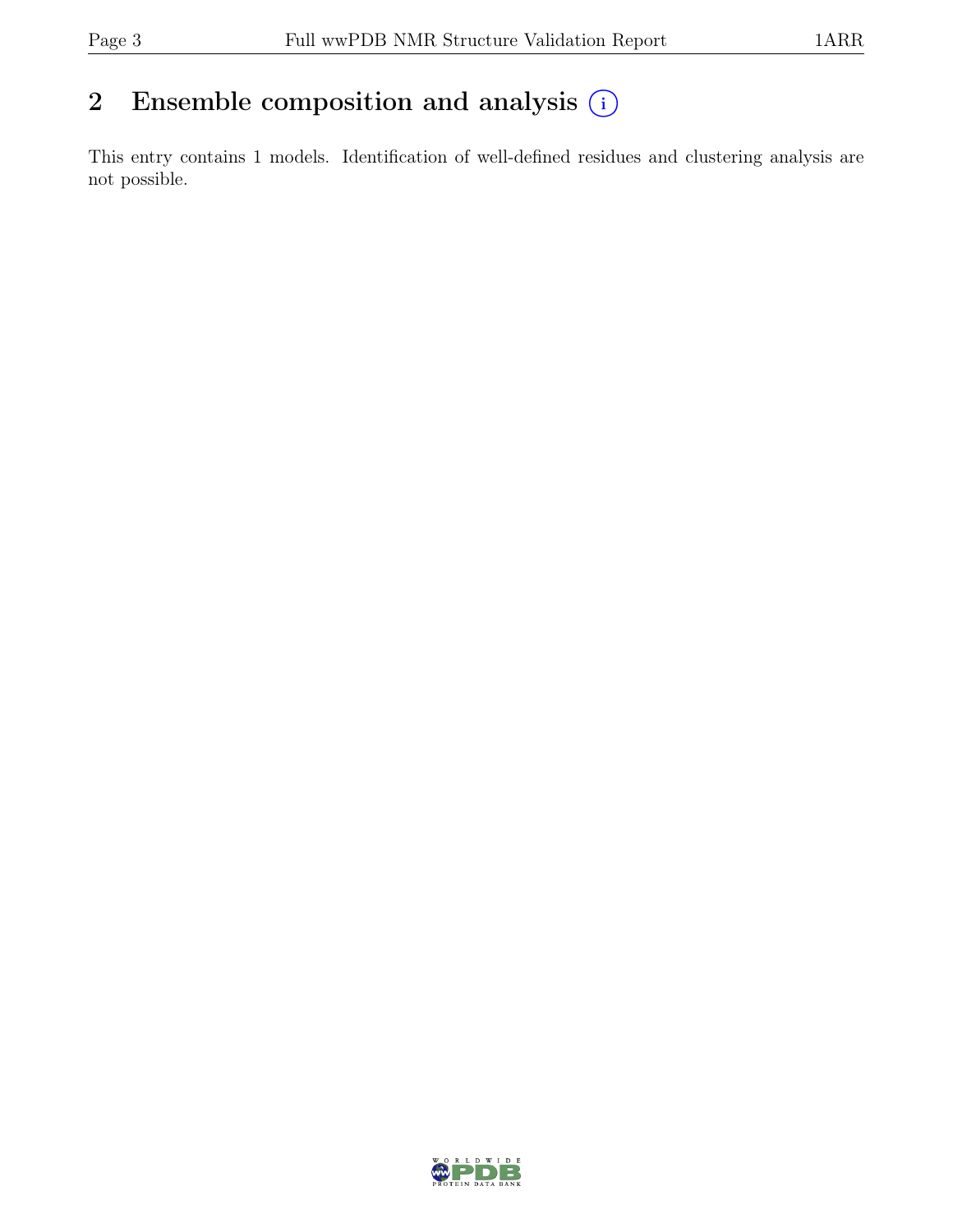## 3 Entry composition  $(i)$

There is only 1 type of molecule in this entry. The entry contains 870 atoms, of which 0 are hydrogens and 0 are deuteriums.

• Molecule 1 is a protein called ARC REPRESSOR.

|  |  | Mol   Chain   Residues | <b>Atoms</b>    |               |               |  |  | Trace |  |
|--|--|------------------------|-----------------|---------------|---------------|--|--|-------|--|
|  |  | 53                     | Total C N O S   |               |               |  |  |       |  |
|  |  |                        | 435 271 82 78 4 |               |               |  |  |       |  |
|  |  | 53                     |                 | Total C N O S |               |  |  |       |  |
|  |  |                        |                 |               | 435 271 82 78 |  |  |       |  |

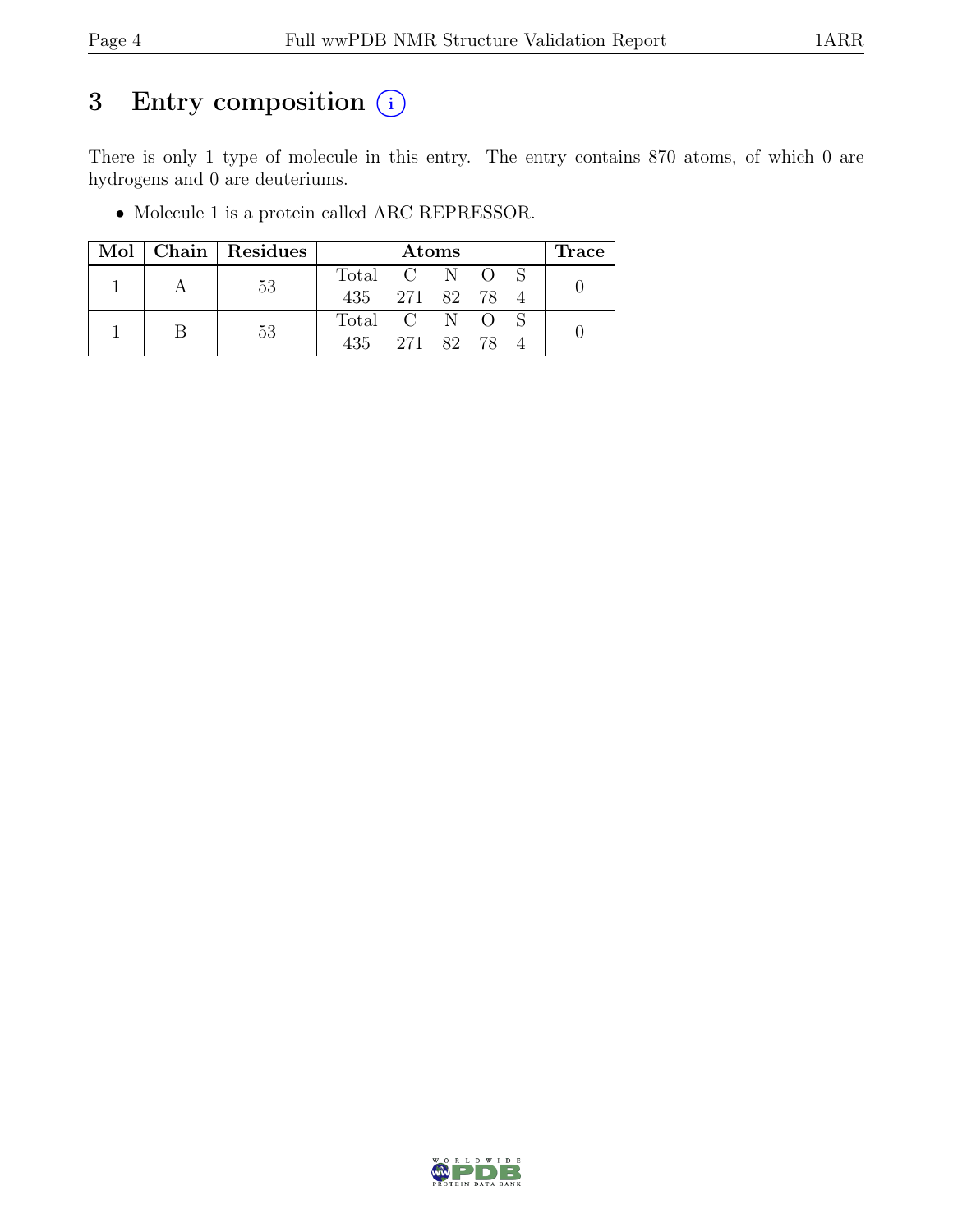## 4 Residue-property plots (i)

These plots are provided for all protein, RNA, DNA and oligosaccharide chains in the entry. The first graphic is the same as shown in the summary in section 1 of this report. The second graphic shows the sequence where residues are colour-coded according to the number of geometric quality criteria for which they contain at least one outlier: green  $= 0$ , yellow  $= 1$ , orange  $= 2$  and red  $=$ 3 or more. Stretches of 2 or more consecutive residues without any outliers are shown as green connectors. Residues which are classified as ill-defined in the NMR ensemble, are shown in cyan with an underline colour-coded according to the previous scheme. Residues which were present in the experimental sample, but not modelled in the final structure are shown in grey.

• Molecule 1: ARC REPRESSOR

Chain A: 100% E 2 8 2 8 2 5 8 9 2 5 11<br>11<br>11<br>11<br>11 P15 R16 E17 V18 L19 D20 L21 V22 R23 K24 V25 A26 E27 E28 N29 G30 R31 S32 V33 N34 S35 E36 I37 Y38 Q39 R40 V41 M42 E43 S44 F45 K46 K47 E48 G49 R50 I51 G52 A53 • Molecule 1: ARC REPRESSOR

Chain B:

100%

M1K2G3M4S5K6M7 ឌ. Q9  $\frac{1}{2}$ E<br>11 L12 R13 W14 P15 R16 E17 V18 L19 D20 L21 V22 R23 K24 V25 A26 E27 E28 N29 នី នី នី នី N34 S35 E36  $\frac{57}{2}$ Y38 ဌာ R40 V41 M42 E43 S44 F45 K46 K47 E48 G49 R50 I51 G52 A53

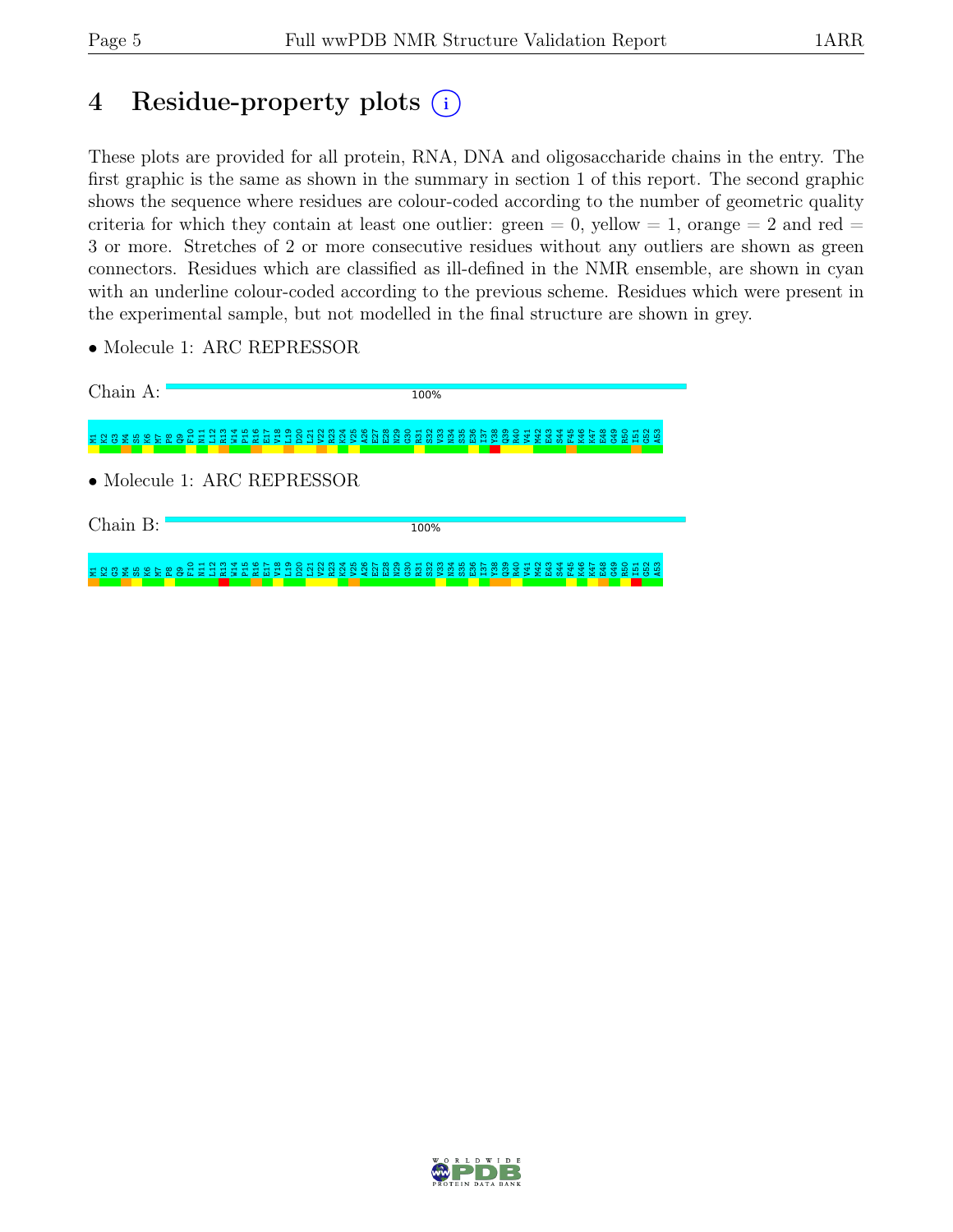## 5 Refinement protocol and experimental data overview  $(i)$

Of the ? calculated structures, 1 were deposited, based on the following criterion: ?.

The following table shows the software used for structure solution, optimisation and refinement.

| Software name   Classification   Version |            |  |
|------------------------------------------|------------|--|
| IRMA                                     | refinement |  |

No chemical shift data was provided.

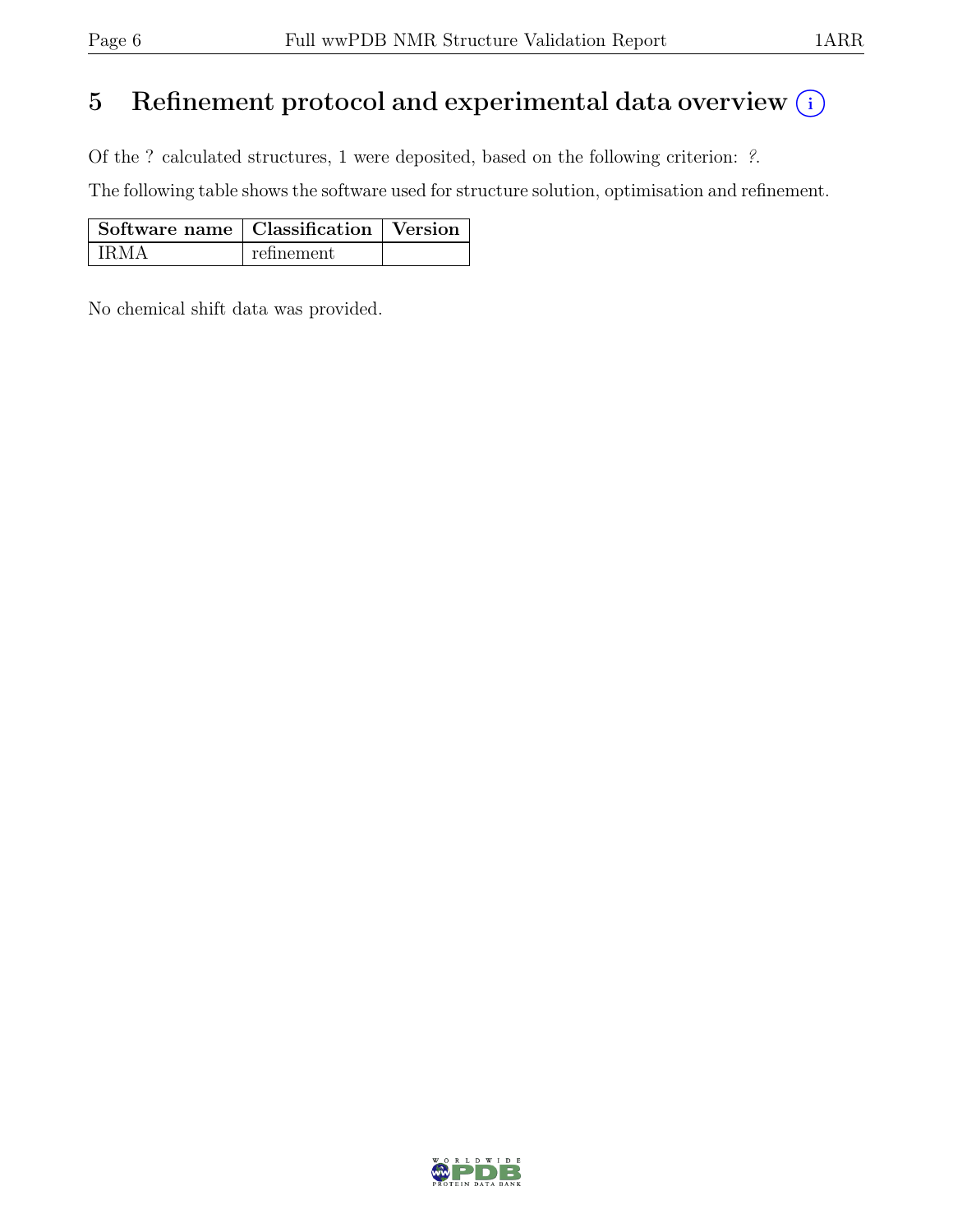## 6 Model quality  $(i)$

## 6.1 Standard geometry  $(i)$

There are no covalent bond-length or bond-angle outliers.

There are no bond-length outliers.

There are no bond-angle outliers.

There are no chirality outliers.

There are no planarity outliers.

### 6.2 Too-close contacts  $(i)$

In the following table, the Non-H and H(model) columns list the number of non-hydrogen atoms and hydrogen atoms in each chain respectively. The H(added) column lists the number of hydrogen atoms added and optimized by MolProbity. The Clashes column lists the number of clashes averaged over the ensemble.

|  | Mol   Chain   Non-H   $H (model)$   $H (added)$   Clashes |  |
|--|-----------------------------------------------------------|--|
|  |                                                           |  |
|  |                                                           |  |
|  |                                                           |  |

The all-atom clashscore is defined as the number of clashes found per 1000 atoms (including hydrogen atoms). The all-atom clashscore for this structure is -.

There are no clashes.

## 6.3 Torsion angles (i)

### 6.3.1 Protein backbone  $(i)$

In the following table, the Percentiles column shows the percent Ramachandran outliers of the chain as a percentile score with respect to all PDB entries followed by that with respect to all NMR entries. The Analysed column shows the number of residues for which the backbone conformation was analysed and the total number of residues.

|  |  |  | Mol   Chain   Analysed   Favoured   Allowed   Outliers   Percentiles |
|--|--|--|----------------------------------------------------------------------|
|  |  |  |                                                                      |
|  |  |  |                                                                      |
|  |  |  |                                                                      |

There are no Ramachandran outliers.

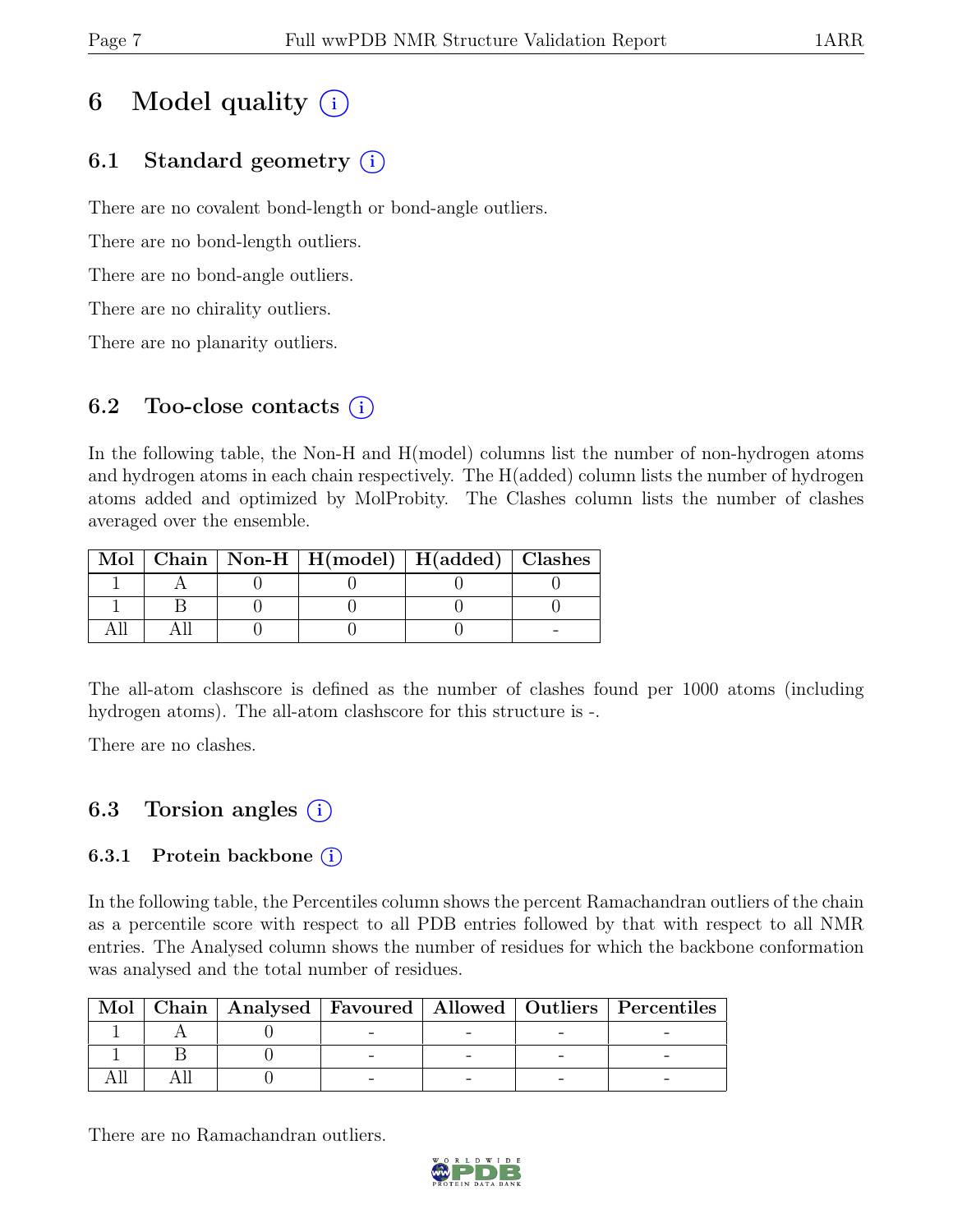#### 6.3.2 Protein sidechains  $(i)$

In the following table, the Percentiles column shows the percent sidechain outliers of the chain as a percentile score with respect to all PDB entries followed by that with respect to all NMR entries. The Analysed column shows the number of residues for which the sidechain conformation was analysed and the total number of residues.

|  |  | Mol   Chain   Analysed   Rotameric   Outliers   Percentiles |
|--|--|-------------------------------------------------------------|
|  |  |                                                             |
|  |  |                                                             |
|  |  |                                                             |

There are no protein residues with a non-rotameric sidechain to report.

#### 6.3.3 RNA  $(i)$

There are no RNA molecules in this entry.

### 6.4 Non-standard residues in protein, DNA, RNA chains  $(i)$

There are no non-standard protein/DNA/RNA residues in this entry.

### 6.5 Carbohydrates  $(i)$

There are no monosaccharides in this entry.

### 6.6 Ligand geometry  $(i)$

There are no ligands in this entry.

### 6.7 Other polymers  $(i)$

There are no such molecules in this entry.

### 6.8 Polymer linkage issues  $(i)$

There are no chain breaks in this entry.